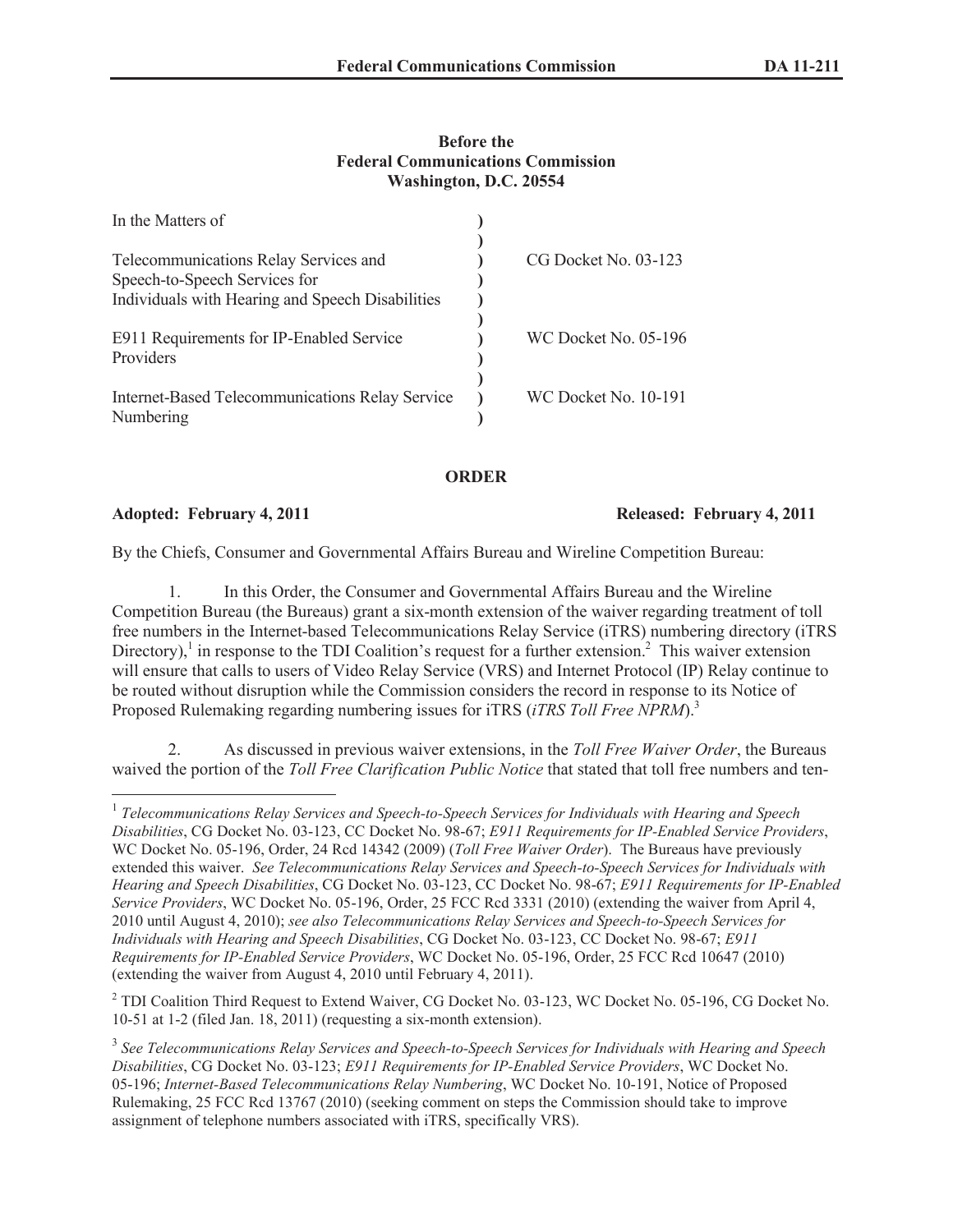digit geographic numbers should not be directed to the same uniform resource identifier (URI) in the iTRS Directory.<sup>4</sup> The Bureaus determined that there was good cause to waive this requirement because iTRS users were experiencing dialing difficulties for point-to-point and certain dial-around calls.<sup>5</sup> Subsequently, the Bureaus concluded that a waiver was necessary to avoid any possible service disruption while the Commission considered the range of toll free issues that have evolved since the issuance of the *First Internet-based TRS Order* in 2008.<sup>6</sup> The waiver has been extended with the most recent extension to expire on February 4, 2011.

3. We find there is good cause to extend this waiver once more to avoid any possible service disruption for iTRS users.<sup>7</sup> The Commission has sought comment, in the *iTRS Toll Free NPRM*, on treatment of toll free numbers, and in particular mapping toll free numbers to local numbers in the iTRS Directory.<sup>8</sup> We agree with the TDI Coalition that a six-month extension is in the public interest.<sup>9</sup> Specifically, a six-month extension will allow the Commission to consider the record in response to our *iTRS Toll Free NPRM*.

4. Accordingly, IT IS ORDERED, pursuant to the authority contained in sections 1, 4(i), 4(j), 225, and 251(e), of the Communications Act of 1934, as amended, 47 U.S.C. §§ 151, 154(i), 154(j), 225, and 251(e), and sections 0.91, 0.141, 0.291, 0.361, and 1.3 of the Commission's rules, 47 C.F.R. §§ 0.91, 0.141, 0.291, 0.361, 1.3, that this Order IS ADOPTED, and that the Commission's requirement that toll free numbers and ten-digit geographic numbers not be directed to the same URI in the iTRS Directory is waived until August 4, 2011.

5. IT IS FURTHER ORDERED that the Third Request to Extend Waiver filed by the TDI Coalition on January 18, 2011, IS GRANTED.

<sup>4</sup> *Toll Free Waiver Order*, 24 FCC Rcd at 14342-43, paras. 1-2 (2009); *see also id*. at para. 3 (explaining the history of the Commission's iTRS ten-digit numbering system and steps taken to transition iTRS users away from the exclusive use of toll free numbers and directing iTRS users' toll free numbers to their ten-digit geographic numbers).

<sup>5</sup> *Toll Free Waiver Order* at 14344–45, para. 5.

<sup>6</sup> *Telecommunications Relay Services and Speech-to-Speech Services for Individuals with Hearing and Speech Disabilities*, CG Docket No. 03-123; *E911 Requirements for IP-Enabled Service Providers*, WC Docket No. 05-196, Report and Order and Further Notice of Proposed Rulemaking, 23 FCC Rcd 11591 (2008) (*First Internet-based TRS Order*); *see also Telecommunications Relay Services and Speech-to-Speech Services for Individuals with Hearing and Speech Disabilities*, CG Docket No. 03-123; *E911 Requirements for IP-Enabled Service Providers*, WC Docket No. 05-196, Second Report and Order and Order on Reconsideration, 24 FCC Rcd 791 (2008); *Clarification Regarding the Use of Toll Free Numbers for Internet-Based Telecommunications Relay Services*, CG Docket No. 03-123, CC Docket No. 98-67, WC Docket No. 05-196, Public Notice, 24 FCC Rcd 10626 (2009); *Structure and Practices of the Video Relay Service Program*, CG Docket No. 10-51, Notice of Inquiry, 25 FCC Rcd 8597 (2010).

<sup>&</sup>lt;sup>7</sup> The Commission may waive its rules—in whole or in part—"for good cause shown." A waiver of our rules is appropriate if "special circumstances warrant a deviation from the general rule and such deviation will serve the public interest." *See* 47 C.F.R. § 1.3; *see also Northeast Cellular Telephone Co. v. FCC*, 897 F.2d 1164, 1166 (D.C. Cir. 1990).

<sup>&</sup>lt;sup>8</sup> *iTRS Toll Free NPRM*, 25 FCC Rcd at 13778-79, para. 22 (seeking comment on the proposal that mapping to the iTRS directory be mandatory).

 $9^9$  TDI Coalition Third Request to Extend Waiver at 2.